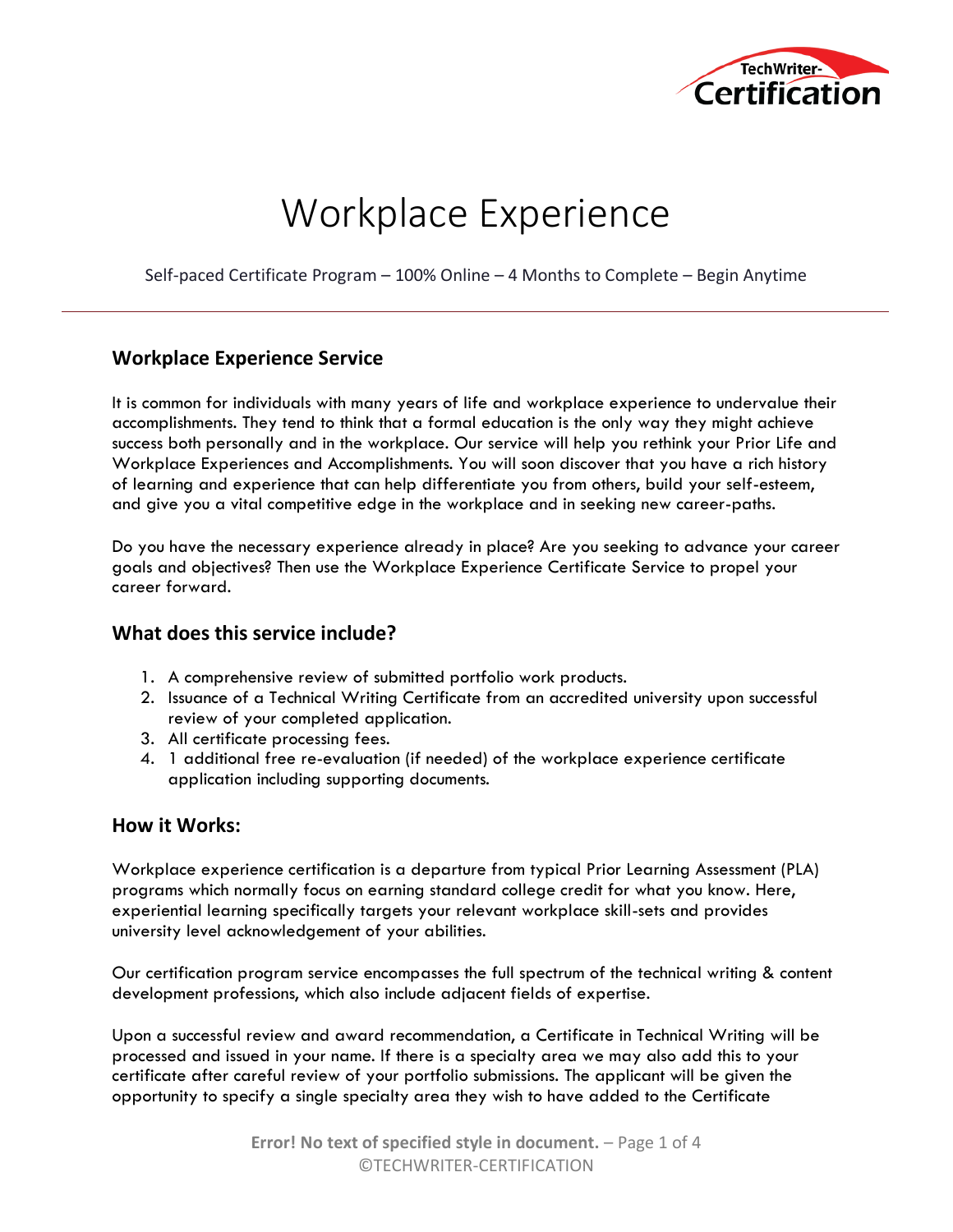Credential. NOTE: Portfolio work products weigh heavily and must support the request by demonstrating proficiency in one specific area of expertise rather than that of multiple areas of general knowledge.

Some specialized areas could include but are not limited to the following:

- Writing Standard Operating Procedures (SOP)
- Authoring Data Reports
- Creating User Guides
- Developing Proposals
- Research Document Authoring
- Technical Analysis
- Tool Use including Graphics Applications and Popular Tech-Writing and Authoring/Development Programs
- Web Authoring
- Usability Expert
- Content Management Specialists
- User Experience Designer
- Information Development Manager
- Instructional Designer
- User Assistance Professional
- Web Master

Examples of how a Certificate in Technical Writing might read when a specialty area has been identified:

- Someone with expertise in writing Standard Operating Procedures would earn a *Certificate in Technical Writing with Emphasis Skills in SOP Authoring.*
- Skilled practitioners in Framemaker can earn a *Certificate in Technical Writing with Emphasis Skills in Framemaker Tool Use.*
- An expert in web content can earn a *Certificate in Technical Writing with Emphasis Skills in Web Architecture.*

These certifications carry weight. Hundreds of major corporations across the United States are well aware of the standards established for certification from JER Online. They are stringent, and include both electronic and hard copy portfolio examination. Materials submitted must meet or exceed our levels of expectation following prescribed criteria. This is described in detail and is provided to you at the time of completing and submitting your application.

## **Getting Started**

We recommend you contact us to discuss firsthand your specialty areas of expertise. We can then offer critical personalized counseling and strategically guide you in promoting your skill-sets effectively. Our staff is available from 9:00-5:00, M-F, EST at 706-216-3406.

The following information is required to carry out your comprehensive skills assessment.

## **Electronic Submission**

1. Completed online application.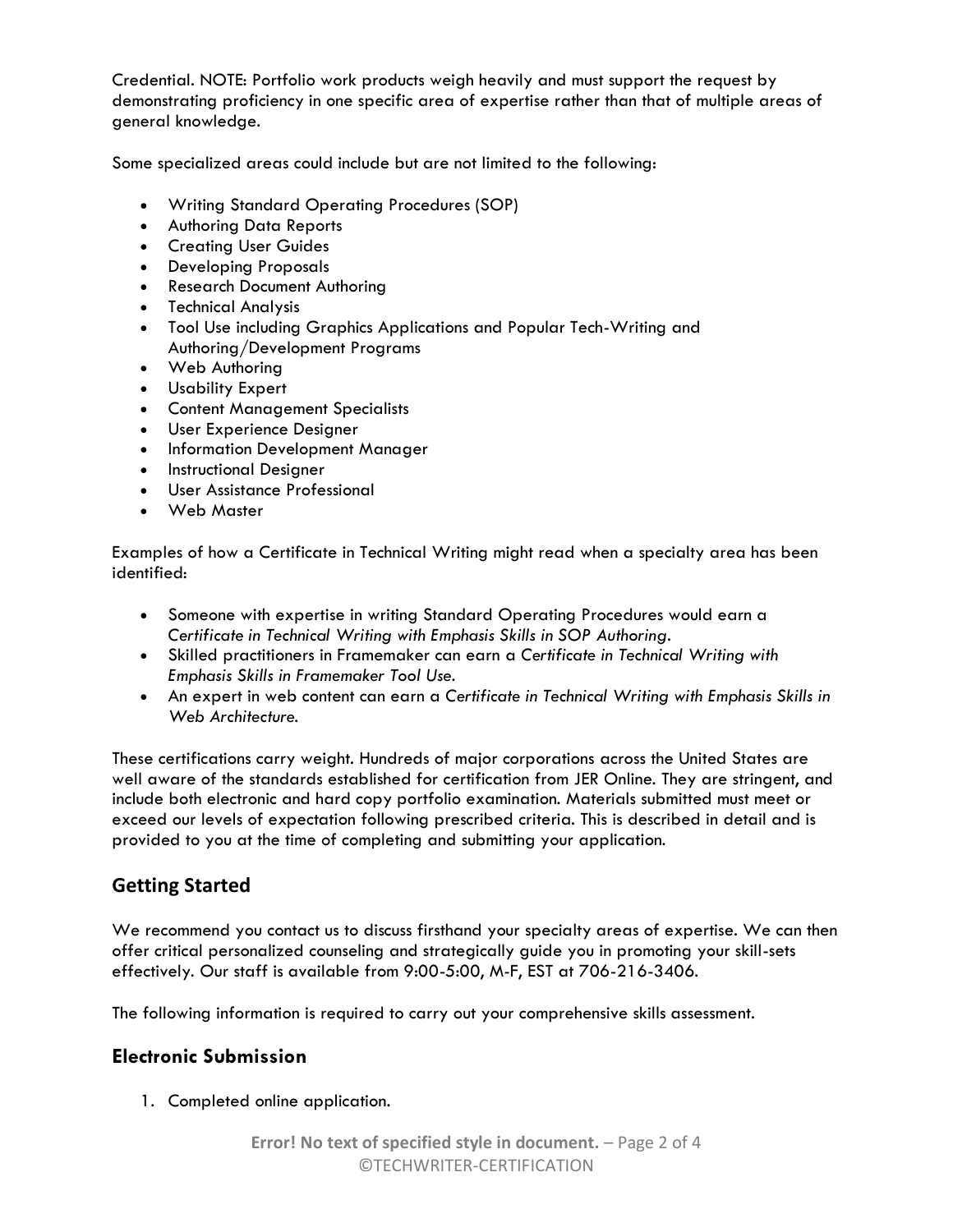2. Narrative document describing work history with specific attention to current work projects and reason and rationale for requesting a formal review.

*For Certificates in Technical Writing in a designated specialty, ALL of your submitted portfolio materials must demonstrate expertise in that one area alone.*

## **Review and Evaluation**

The full application upon final review will be given a **P=Pass** or **R=Revise**. These are nonacademic grades and do not count for transfer to a credit-based program. Those applicants who receive a **"P"** will receive their awarded certificate document from one of our accredited university partners that you may choose from.

Applicants whose work is reviewed and subsequently receives an "R" will be sent a checklist of criteria items that indicate deficiencies. The applicant may resubmit their revised work one additional time at no additional cost as long as it is done within 60 days of the original date of payment. After a second submission there are fees for additional reviews.

Do note there is no guarantee that by submitting an application along with supporting documents you will automatically receive the Certificate Credential the first time.

Generally however, most applications are processed and recommended for certificate issuance.

## **Application Process**

Prior to review the applicant will:

- 1. Fill out all sections of the online application.
- 2. Submit the application online.
- 3. follow instructions on how to prepare a hardcopy portfolio and other work products for submission.

## **Approval Process:**

- 1. Submitted application materials reviewed for completeness.
- 2. Reviewer gives recommendation that application and supporting materials including portfolio meet or exceed criteria based expectations.

## **Resubmission process:**

Reviewer notes deficiencies in application and or supporting materials including portfolio.

- 1. Applicant resubmits updated review materials.
- 2. Approval process repeated.

## **Certificate Processing**

Upon successful review and recommendation that a Certificate in Technical Writing be awarded to the applicant the following will take place.